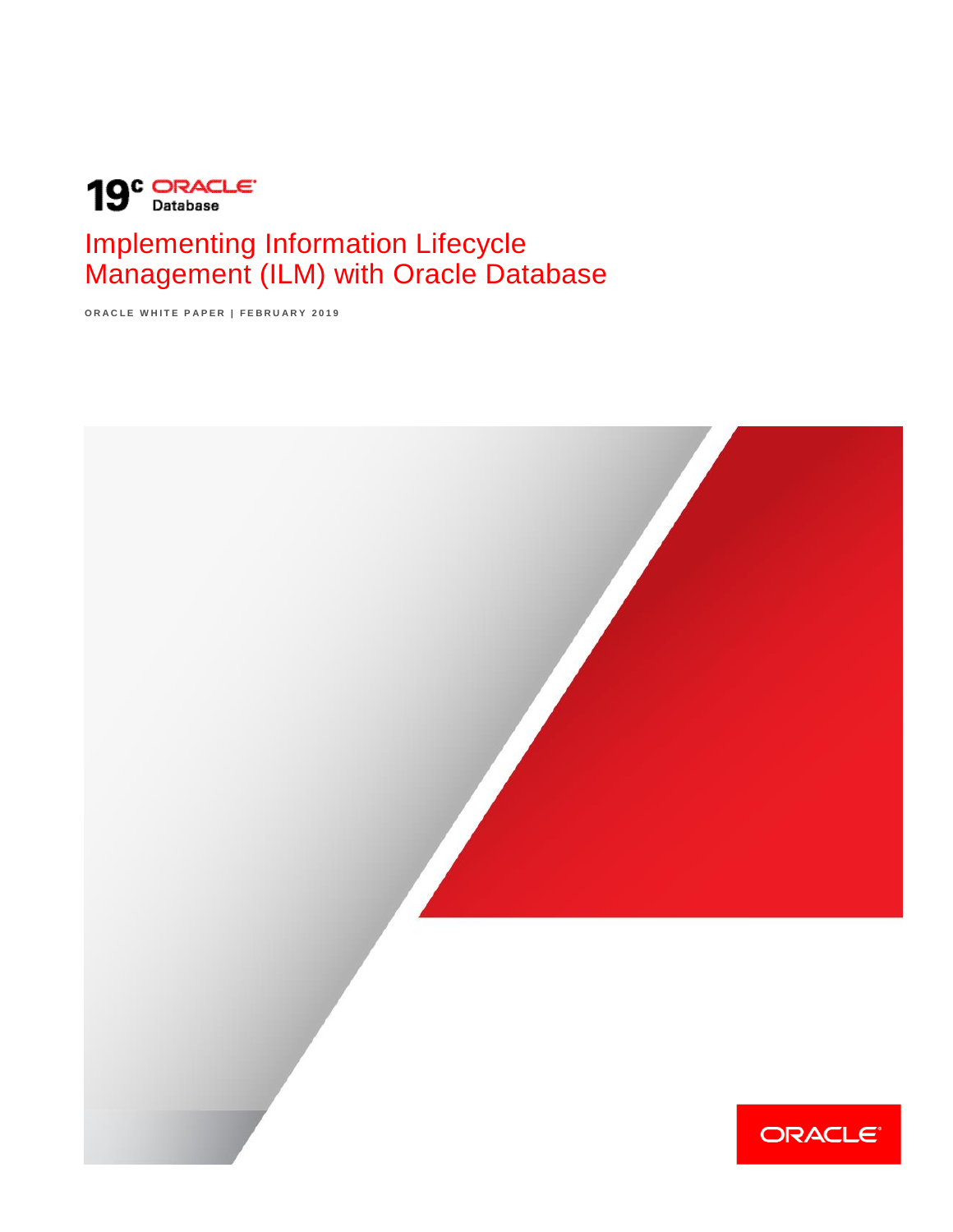| <b>Disclaimer</b>                                             | 1              |
|---------------------------------------------------------------|----------------|
| Introduction                                                  | $\overline{2}$ |
| Information Lifecycle Management                              | 3              |
| Automating ILM with Oracle Database                           | 3              |
| Implementing ILM with Oracle Database                         | $\overline{4}$ |
| Oracle Database ILM Implementation Example                    | 5              |
| Additional Features for Implementing ILM with Oracle Database | 8              |
| Conclusion                                                    | 10             |

# <span id="page-1-0"></span>**Disclaimer**

The following is intended to outline our general product direction. It is intended for information purposes only, and may not be incorporated into any contract. It is not a commitment to deliver any material, code, or functionality, and should not be relied upon in making purchasing decisions. The development, release, and timing of any features or functionality described for Oracle's products remains at the sole discretion of Oracle.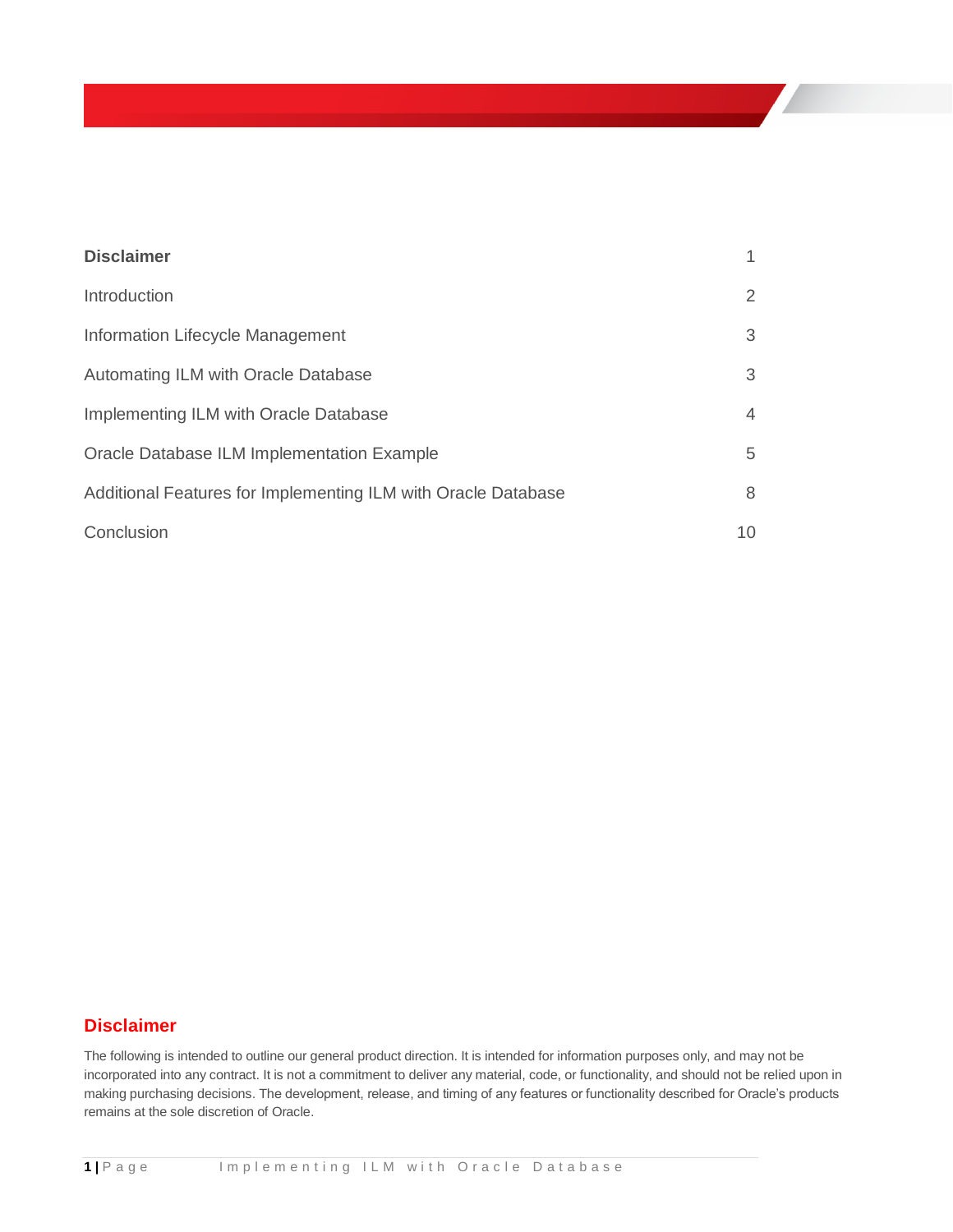## <span id="page-2-0"></span>**Introduction**

Exponential increases in data volumes are putting enterprise IT infrastructures under severe pressure – from a cost, performance, scalability and manageability perspective. It has become imperative to employ more efficient ways of storing and managing data to meet the growing demands being placed on IT systems. Dramatic increases in storage volumes are evident in all types of applications, and enterprise applications are no exception.

Although most organizations have long regarded their data as one of their most valuable corporate assets, only recently has the amount of data under management become a major issue. Originally, data was used to help achieve operational goals to run the business, but as technology capabilities have grown, ever-larger databases have become feasible for both operational (OLTP) and analytical (Data Warehouse) applications.

Regulatory requirements are also changing how and why data is being retained, as many organizations are now required to retain and control much more information for much longer periods. These requirements often extend beyond structured data - typically stored in relational databases such as Oracle Database – to semi-structured and unstructured data such as medical images, videos, photos, contracts, documents, etc. The result is an explosion in the amount of data that organizations are required to obtain, organize, manage, and store securely (and safely), while still providing easy, scalable, and high-performance access.

Consequently, organizations are trying to store fast growing quantities of data for the lowest possible cost while meeting increasingly stringent regulatory requirements for data retention and protection. Oracle Database contains a rich feature set that can help implement an Information Lifecycle Management (ILM) solution and meet these new data storage demands, including Data Partitioning, Advanced Row Compression, Hybrid Columnar Compression, Automatic Data Optimization, Heat Map, Direct NFS Client, Clonedb, SecureFiles, In-Database Archiving and Database File System (DBFS).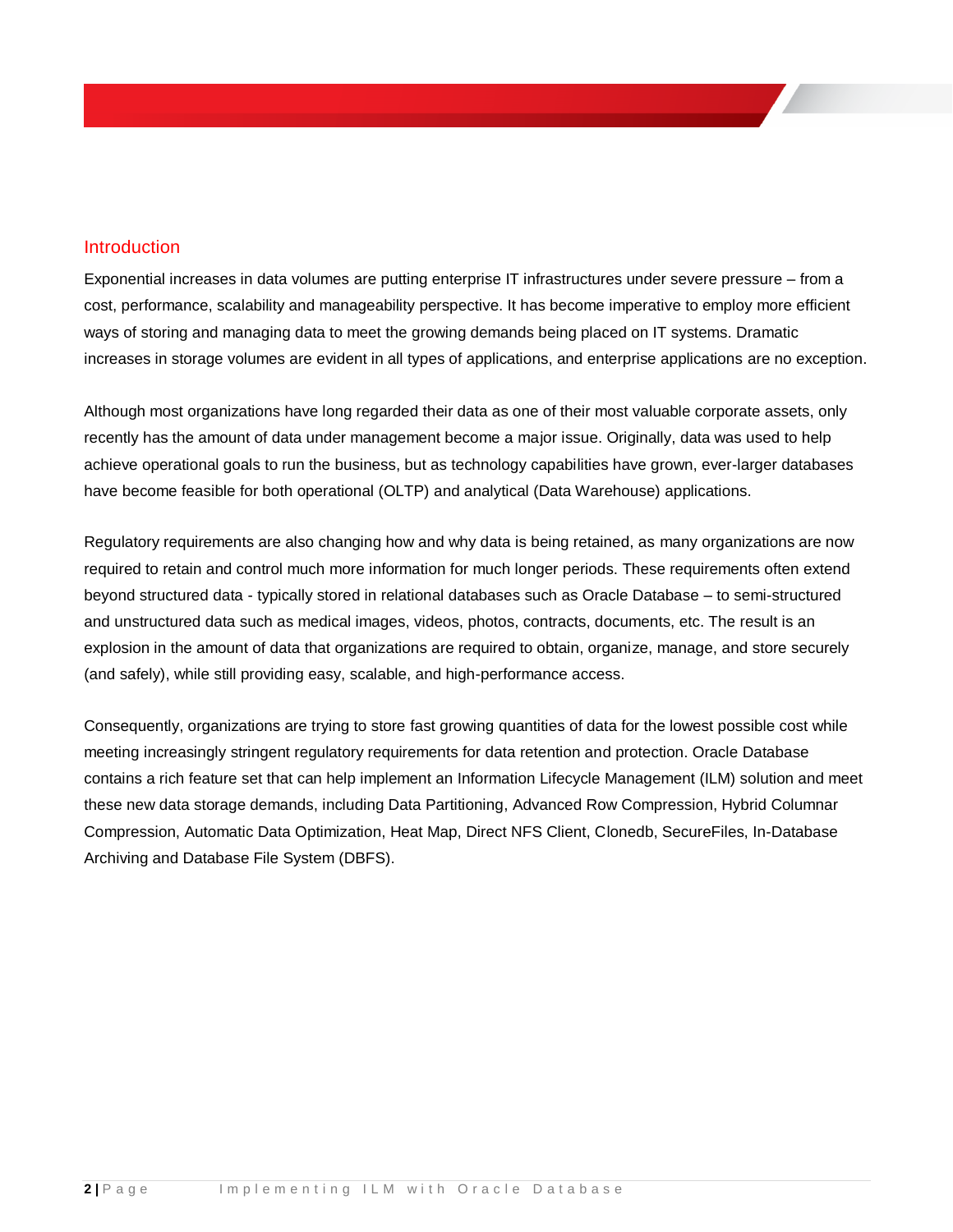# <span id="page-3-0"></span>Information Lifecycle Management

Information Lifecycle Management (ILM) is the practice of applying policies for the effective management of information throughout its useful life. ILM for Oracle Database includes every phase of information from its beginning to its end, and consists of the policies, processes, practices and tools used to align the business value of information with the most appropriate and cost effective IT infrastructure -- from the time information is created or acquired through its final disposition.

Generally speaking, there are **FIVE STEPS** to implement an ILM strategy:

- **1. Define the Data Classes:** For the primary databases that drive your business, identify the types of data in each database and where it is stored, and then determine:
	- Which data is important, where it is, and what must be retained
	- How this data flows within the organization
	- What happens to this data over time and when is it no longer actively needed
	- The degree of data availability, and protection, that is needed
	- Data retention for legal and business requirements
- **2. Create Logical Storage Tiers:** For the data classes that represent the different types of storage tiers available in your environment.
- **3. Define a Lifecycle**: A Lifecycle definition describes how data migrates across logical storage tiers during its lifetime. A lifecycle definition comprises one or more lifecycle stages that select a logical storage tier, data attributes such as compression and read-only, and a duration for data residing on that lifecycle stage. To summarize, a lifecycle defines WHERE to store data, HOW to store data and HOW LONG data should be retained.
- **4. Assign a Lifecycle to Database Tables/Partitions**
- **5. Define and Enforce Compliance Policies**

### <span id="page-3-1"></span>Automating ILM with Oracle Database

When implementing an ILM strategy with Oracle Database, organizations typically use Advanced Compression and Data Partitioning to manually create and deploy a compression and storage tiering solution – a solution that requires organizations to have sharp insight into data access and usage patterns across applications and tables/partitions.

Based upon this insight, DBAs, along with their storage counterparts, can manually compress and/or move data based upon their best estimations regarding actual data usage, ideally trying to ensure that the most frequently accessed data remains on the highest performance storage.

What has become clear to many organizations, after implementing manual storage tiering solutions, is that the ideal ILM solution is automated and is not reliant upon the organization's best guess of data access and usage patterns, but instead uses data usage information maintained by the database. The ideal automation solution would provide policy-based classification of data based on usage, greatly simplifying the ILM implementation process.

#### **Heat Map and Automatic Data Optimization**

Two features of Oracle Advanced Compression help organizations automate ILM: *Heat Map* and *Automatic Data Optimization (ADO).*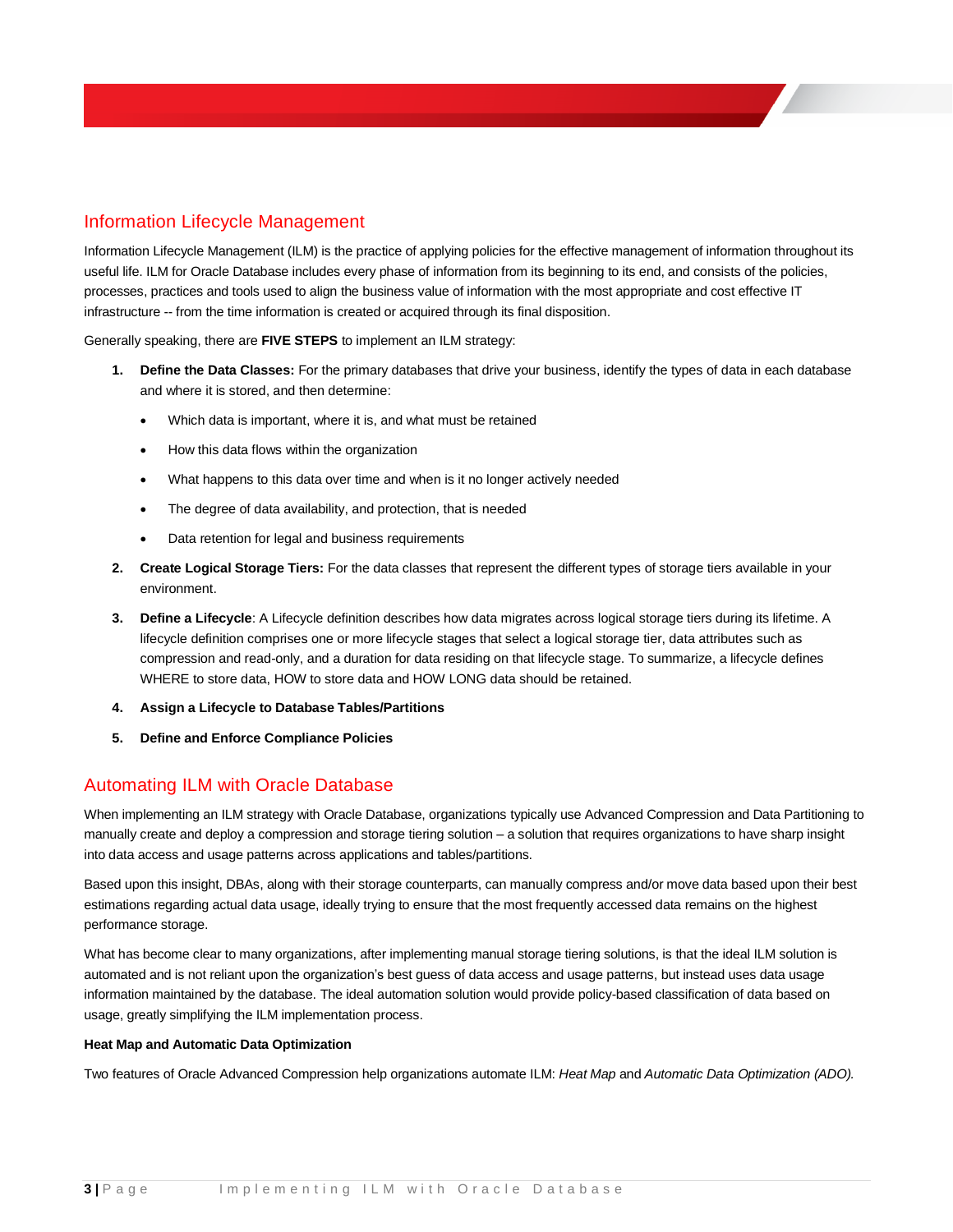#### **Heat Map**

Heat Map automatically tracks usage information at the row and segment levels.<sup>1</sup> Data modification times are tracked at the row level and aggregated to the block level, and modification times, full table scan times, and index lookup times are tracked at the segment level. Heat Map enables a detailed view of how data is accessed, and how access patterns change over time. Programmatic access to Heat Map data is available through a set of PL/SQL table functions, as well as through data dictionary views. In addition, Oracle Enterprise Manager provides graphical representations of Heat Map data.

#### **Automatic Data Optimization**

Automatic Data Optimization (ADO) allows organizations to create policies for data compression and data movement, and to implement automatic tiering of compression and storage. Oracle Database evaluates ADO policies during the DBA-defined database maintenance window, and uses the information collected by Heat Map to determine which operations to execute. All ADO operations are executed automatically and in the background, with no user intervention required.

ADO policies can be specified at the segment or row level for tables and table partitions. In addition to being evaluated and executed automatically in the background during the maintenance window, policies can also be evaluated and executed anytime by a DBA, manually or via a script. ADO policies specify *what* conditions (of data access) will initiate an ADO operation – such as *no access*, or *no modification*, or *creation time* – and *when* the policy will take effect – for example, after "*n"* days or months or years. Custom conditions can also be created by the DBA, allowing other factors to be used to determine when to move or compress data.

#### **Compression Tiering**

ADO supports both row-level compression tiering and segment-level compression tiering. Policies can be created to compress inactive rows at the block level (all rows on a block must meet the ADO policy condition before the block is compressed), or to compress entire segments either with Advanced Row Compression or Hybrid Columnar Compression. All of the compression actions implemented by ADO are fully online, and do not block any queries or OLTP transactions.

#### **Storage Tiering**

ADO supports storage tiering at the tablespace level in the database. As a tablespace reaches a *percent used value* (set by the DBA) any segments that have qualifying ADO policies will be moved to a target tablespace as specified by the policy; the oldest segments will be moved first. Once the space in the original tablespace reaches a *percent free value* (set by the DBA) no more segments are moved. This movement is one direction, meaning that ADO storage tiering is meant to move colder segments from high performance storage to slower, lower cost storage.

### <span id="page-4-0"></span>Implementing ILM with Oracle Database

At the core of an Oracle Database ILM solution is the ability to define multiple data classes and tiers of storage, and assign different portions of data to different tiers based on the desired cost, performance and security for each portion. This is enabled using Data Partitioning, Advanced Row Compression and Hybrid Columnar Compression, which are briefly described below.

#### **Data Partitioning**

At the most basic level, IT administrators can implement an Information Lifecycle Management (ILM) strategy by partitioning data based on the age of the data, and then moving historical partitions to low-cost storage, while keeping partitions that are more active on high performance storage.

Data Partitioning allows a table, index or index-organized table (IOT) to be subdivided into pieces. Each piece of a database object is called a partition. Each partition has its own name, and may optionally have its own storage characteristics. From the perspective of a database administrator, a partitioned object has multiple pieces, which can be managed either collectively or individually. This gives the

 $\overline{a}$ <sup>1</sup> Database rows are stored in database blocks, which are grouped in extents. A segment is a set of extents that contains all the data for a logical storage structure within a tablespace, i.e. a table or partition.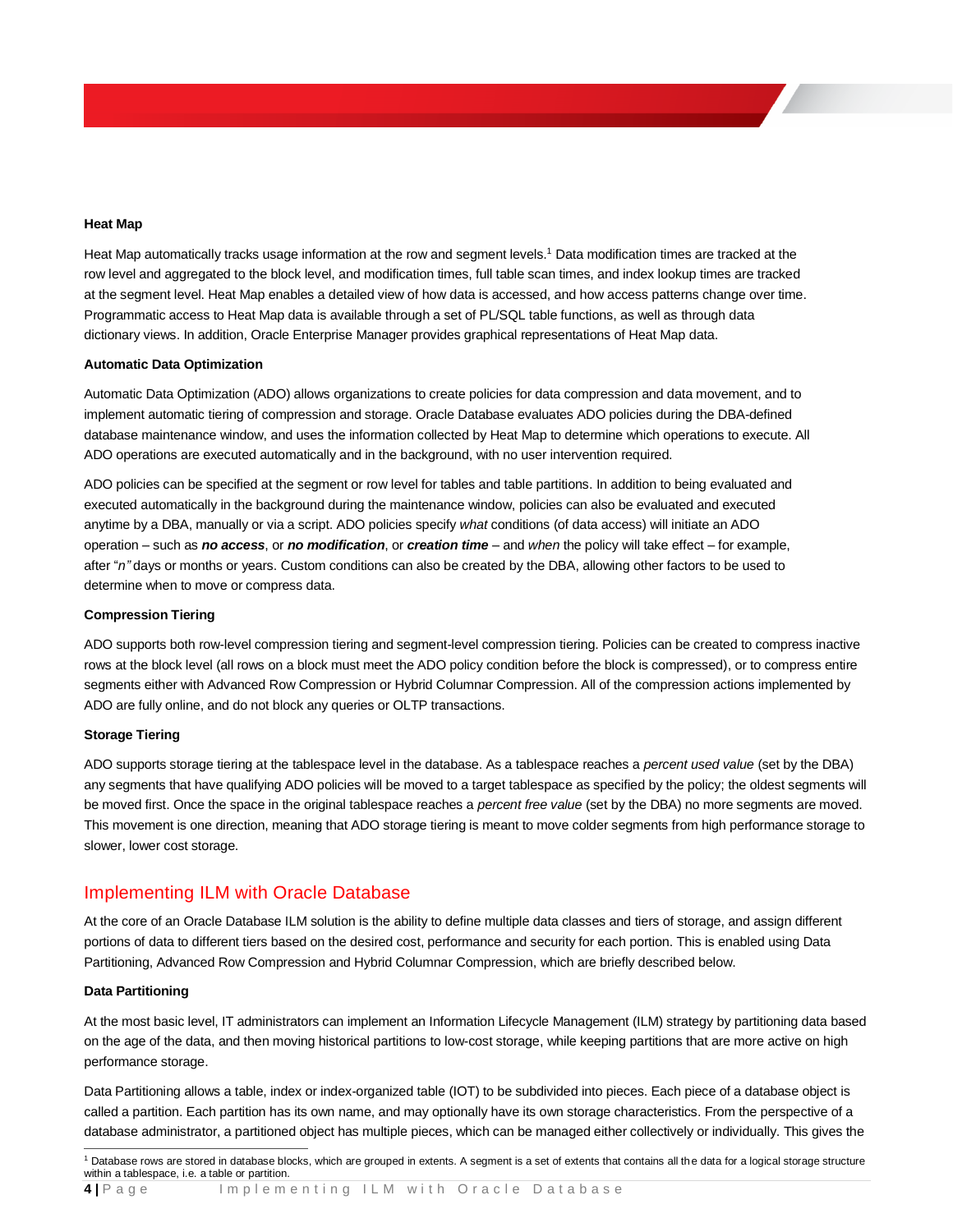administrator considerable flexibility in managing the partitioned object. However, from the perspective of the application, a partitioned table is identical to a non-partitioned table; no modifications to application queries are necessary when accessing a partitioned table.

It is not unusual for partitioning to improve the performance of queries or maintenance operations by an order of magnitude. Moreover, partitioning can greatly reduce the total cost of data ownership, enabling a "tiered archiving" approach of keeping older but still relevant information online on lower cost storage devices.

#### **Advanced Row Compression**

Advanced Row Compression, a feature of Advanced Compression, uses a unique compression algorithm specifically designed to work with database tables in all types of applications. The algorithm works by eliminating duplicate values within a database block, even across multiple columns.

The compression ratio achieved with a given data set depends on the nature of the data being compressed. In general, organizations can expect to reduce their storage space consumption 2x to 4x by using Advanced Row Compression. That is, the amount of space consumed by compressed data will be two to four times smaller than that of the same data without compression.

#### **Hybrid Columnar Compression**

Hybrid Columnar Compression (HCC) enables higher levels of data compression and provides enterprises with tremendous cost savings. Average compression ratios can range from 6x to 15x depending on which Hybrid Columnar Compression level is implemented – real world customer benchmarks have resulted in storage savings of up to 50x and more.

Oracle's Hybrid Columnar Compression technology utilizes a combination of both row and columnar methods for storing data. While HCC compressed data can be modified using conventional Data Manipulation Language (DML) operations, such as INSERT and UPDATE – HCC is best suited for applications with no, or very limited DML update operations. The SQL INSERT statement, without the APPEND hint, can use HCC (without degrading the compression level), and array inserts from programmatic interfaces such as PL/SQL and the Oracle Call Interface (OCI) can use HCC.

#### **HCC Compression Levels**

HCC *Warehouse compression* (also referred to as Query compression) has been optimized on Exadata storage to increase scan query performance by taking advantage of the smaller number of blocks on disk. HCC *Archive Compression* is optimized to maximize storage savings, typically achieving a compression ratio of 15:1 (15x).

Hybrid Columnar Compression is available for use on Exadata, SuperCluster, Pillar Axiom, FS1, The Oracle Database Appliance (ODA) and Sun ZFS Storage Appliance (ZFSSA) storage hardware.

### <span id="page-5-0"></span>Oracle Database ILM Implementation Example

The remainder of this document will discuss how the features of Oracle Database can implement the **FIVE STEPS** of an ILM strategy that are defined earlier in this document. These steps will be reviewed as to how and where they fit into an Oracle Database ILM solution – as well as which Oracle Database features can be utilized.

### **Steps 1 to 3: Define Data Classes, Logical Storage Tiers and Information Lifecycle**

#### Related Oracle Features:

*Data Partitioning, Advanced Row Compression and/or Hybrid Columnar Compression*

#### **Define the Data Classes**

This step involves looking at all the data in your organization. This analysis requires organizations to understand which objects are associated with which applications, where those objects are located (on what class of storage), whether the objects have been compressed, and the granularity of the object (table vs. partition).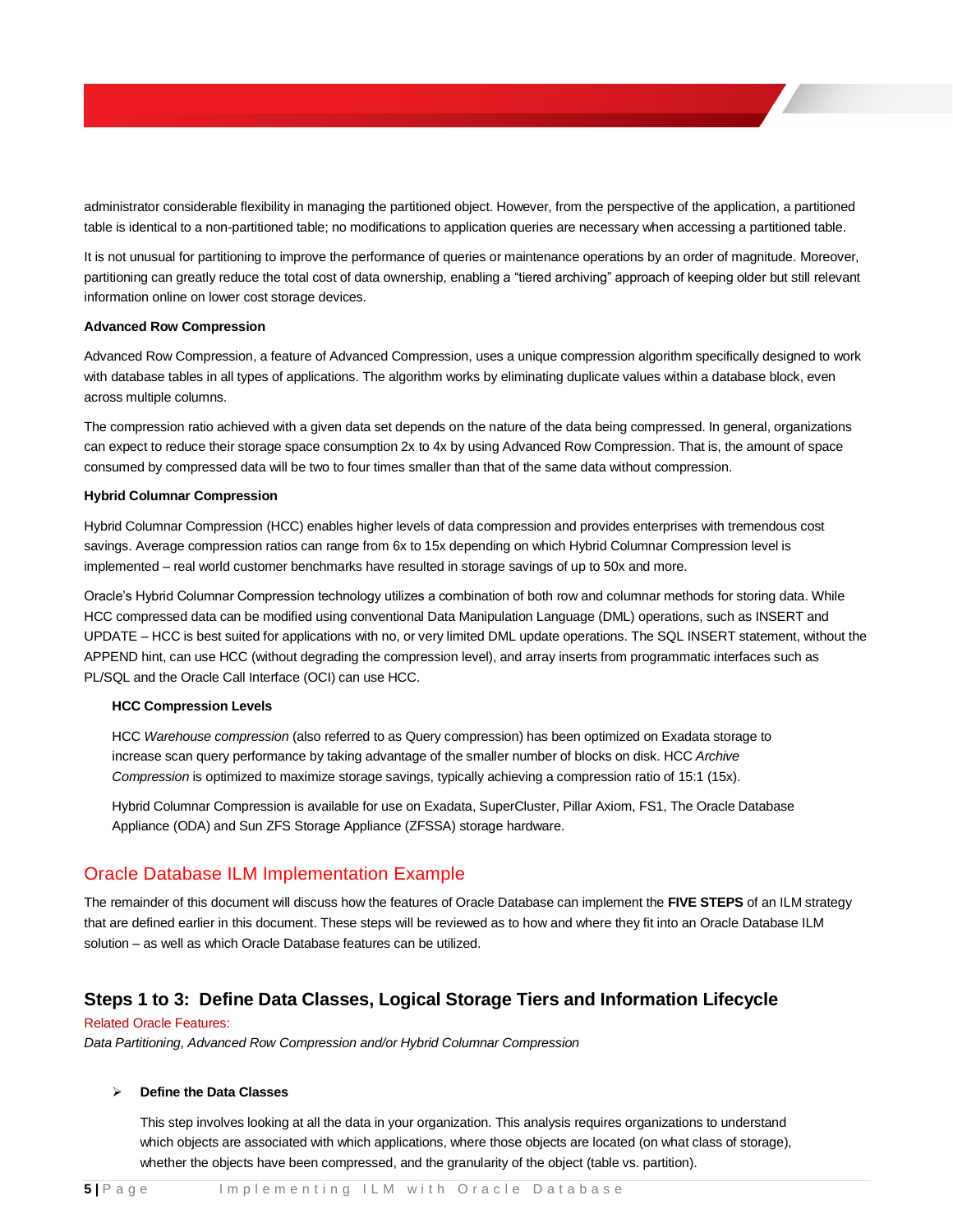#### **Create Logical Storage Tiers**

This step identifies and creates logical storage tiers, utilizing higher cost high performance storage and lower cost high capacity storage.

#### **Define a Lifecycle**

The Lifecycle definition describes how data migrates across logical storage tiers during its lifetime. A lifecycle definition includes one or more lifecycle stages that select a logical storage tier, data attributes such as compression and/or read only, and a retention period for data residing on that lifecycle stage.

The lifecycle brings together the information/activities in **STEPS** 1 and 2 to allow DBA's to plan *WHERE* to store data (the logical storage tiers), *HOW* to store data (the data granularity and whether to compress the data) and *HOW LONG* data should be retained (which also helps determine how to compress the data).

Utilizing the planning from **STEP** 3, the diagram below (figure 1) shows how the most active data can be located on a high performance tier, and the less active / historical data on lower-cost tiers (and begins to associate compression levels to the various storage tiers).

Using Oracle Data Partitioning, the most active data partitions can be placed on faster, higher performance storage, while less active and historical data can be placed on lower cost storage. Data compression can also be applied as desired on a partition-by-partition basis. With this combination of features, the business is meeting all of its performance, reliability, and security requirements, but at a significantly lower cost than in a configuration where all data is located on one tier of storage.

With OLTP applications, organizations can use Advanced Row Compression (previously named OLTP Table Compression) for the most active tables/partitions, to ensure that newly inserted or updated data will be compressed as DML operations are performed against the active tables/partitions. For cold or historic data (tables/partitions with no or limited DML update activity) within the OLTP application, organizations can use either Warehouse or Archive Hybrid Columnar Compression (assuming they are using storage that supports HCC).



Figure 1. Compression and storage tiering.

Define multiple tiers of storage, and assign different portions of your data to different tiers based on the desired cost, performance and security for each portion

Data is compressed with Advanced Row Compression and/or HCC across storage tiers -- 3x to 15x compression is typical depending on the type of compression used

Prior to Oracle Database 12*c*, organizations implemented both the storage tiering and compression tiering of their data manually, based upon their knowledge of the database. With Oracle Database*,* storage tiering and compression can be automated, reducing the requirement for organizations to have deep insights into their data access/usage patterns. This information can now be provided by the database itself, using the Advanced Compression Heat Map capability, and ILM policies can be enforced automatically by the database using Automatic Data Optimization (ADO).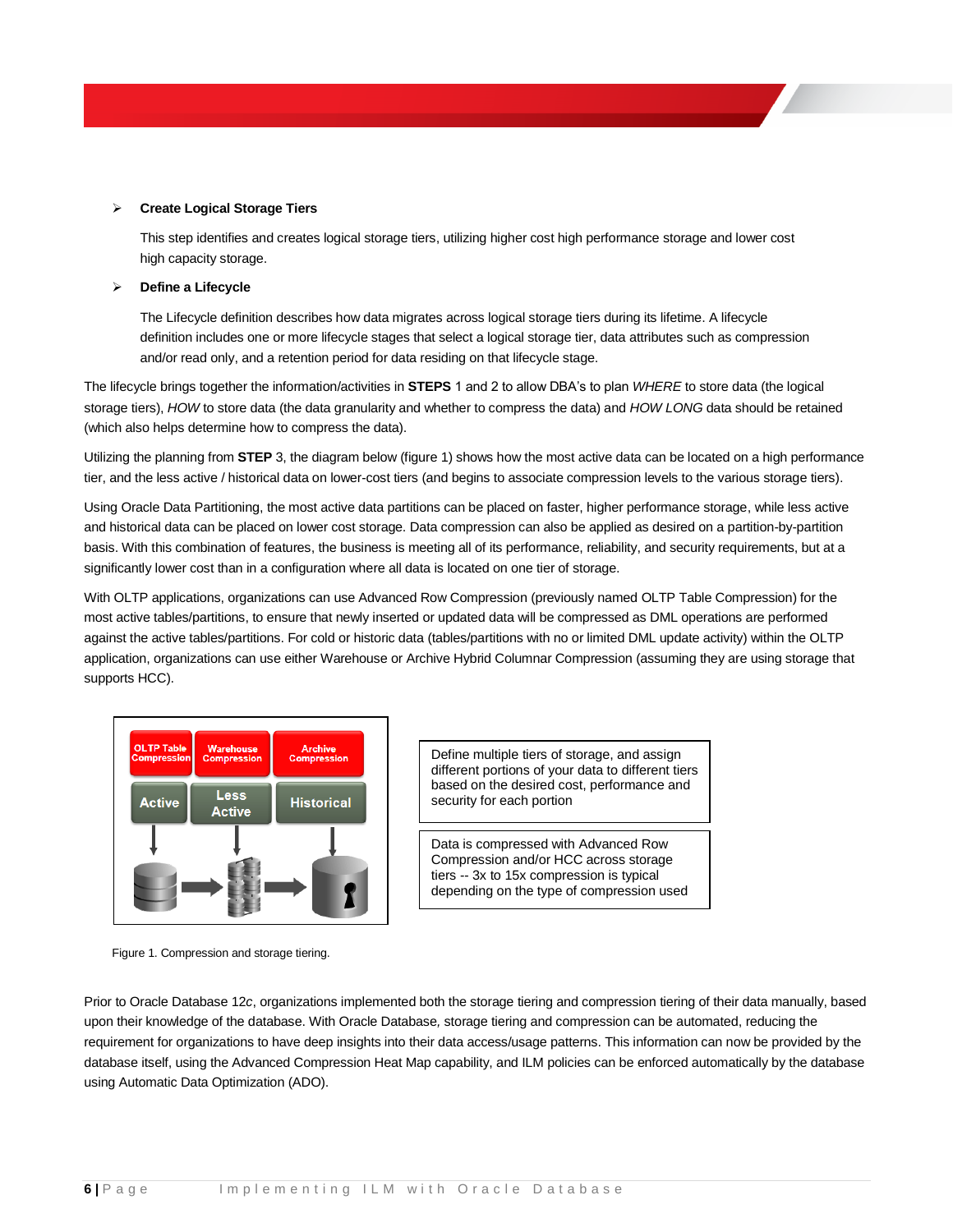# **Steps 4 and 5: Assign a Lifecycle to Tables/Partitions and Define and Enforce Compliance Policies**

#### **Related Oracle Features:**

*Data Partitioning, Advanced Row Compression and/or Hybrid Columnar Compression, Automatic Data Optimization and Heat Map*

Implementing an automated compression and storage tiering solution using Automatic Data Optimization and Heat Map is straightforward, as the example below will show.

In this example, we have a table named "orders" that was initially created without any compression. We have turned on Heat Map and are tracking the usage of this table over time. It is the intention, of our organization, to wait until the majority of the post-load activities, that are performed initially on the table, complete and then the table be compressed, using Advanced Row Compression, without moving the table (meaning the table will be compressed in place). Once the tables cools down (with no or few DML updates), and begins to be primarily used for reports/queries (LESS ACTIVE tier), we will then compress the table with HCC QUERY HIGH. When the table has become colder and is only occasionally queried (used for reporting purposes), we will then compress it even further with HCC ARCHIVE HIGH.

The example uses the ADO condition "*no modification*".

The ADO policy below enables Advanced Row Compression, and since we specified "row" versus "segment" level compression, the tables' blocks will be individually compressed when all the rows on the block meet the ADO compression policy that is specified (that being AFTER 2 DAYS OF NO MODIFICATION)

ALTER TABLE orders ILM ADD POLICY **ROW STORE COMPRESS ADVANCED ROW** AFTER 2 DAYS OF NO MODIFICATION;

This policy allows the post-load activity to subside on the table before compression is implemented. For organizations with SLA's around the load times, this allows the table to be created and populated as quickly as possible, before implementing compression.

Compression can be specified at the "row" level or the "segment" level. Row level allows the table to be compressed in place, blockby-block, as all the rows on a block meet the ADO policy condition. Tables/partitions can also be compressed at the segment level, this means the entire segment is compressed at the same time.

The next policy, that was specified by the DBA, will be automatically enforced by the database (at the segment level) when Heat Map determines there has been no data modifications for 90 days. The policy changes the compression level of the table to a higher level of compression (HCC QUERY HIGH) when the data is being used primarily for queries/reporting.

### ALTER TABLE orders ILM ADD POLICY **COLUMN STORE COMPRESS FOR QUERY HIGH SEGMENT** AFTER 90 DAYS OF NO MODIFICATION;

Changing the compression from Advanced Row Compression, to Hybrid Columnar Compression (HCC QUERY HIGH), occurs during a maintenance window after the specified ADO policy criteria has been met.

When this table further "cools down" additional storage and performance gains can also realized when ADO automatically compresses the data to the highest level possible (HCC ARCHIVE HIGH) with Oracle. In this example, this data is still needed for query purposes, but is no longer being actively modified (no or few DML updates) and only occasionally queried or used for reporting. This cold/historic data is an ideal candidate for HCC ARCHIVE HIGH compression.

After 180 days of no modification being made to the data, this ADO policy will be applied.

ALTER TABLE orders ILM ADD POLICY **COLUMN STORE COMPRESS FOR ARCHIVE HIGH SEGMENT** AFTER 180 DAYS OF NO MODIFICATION;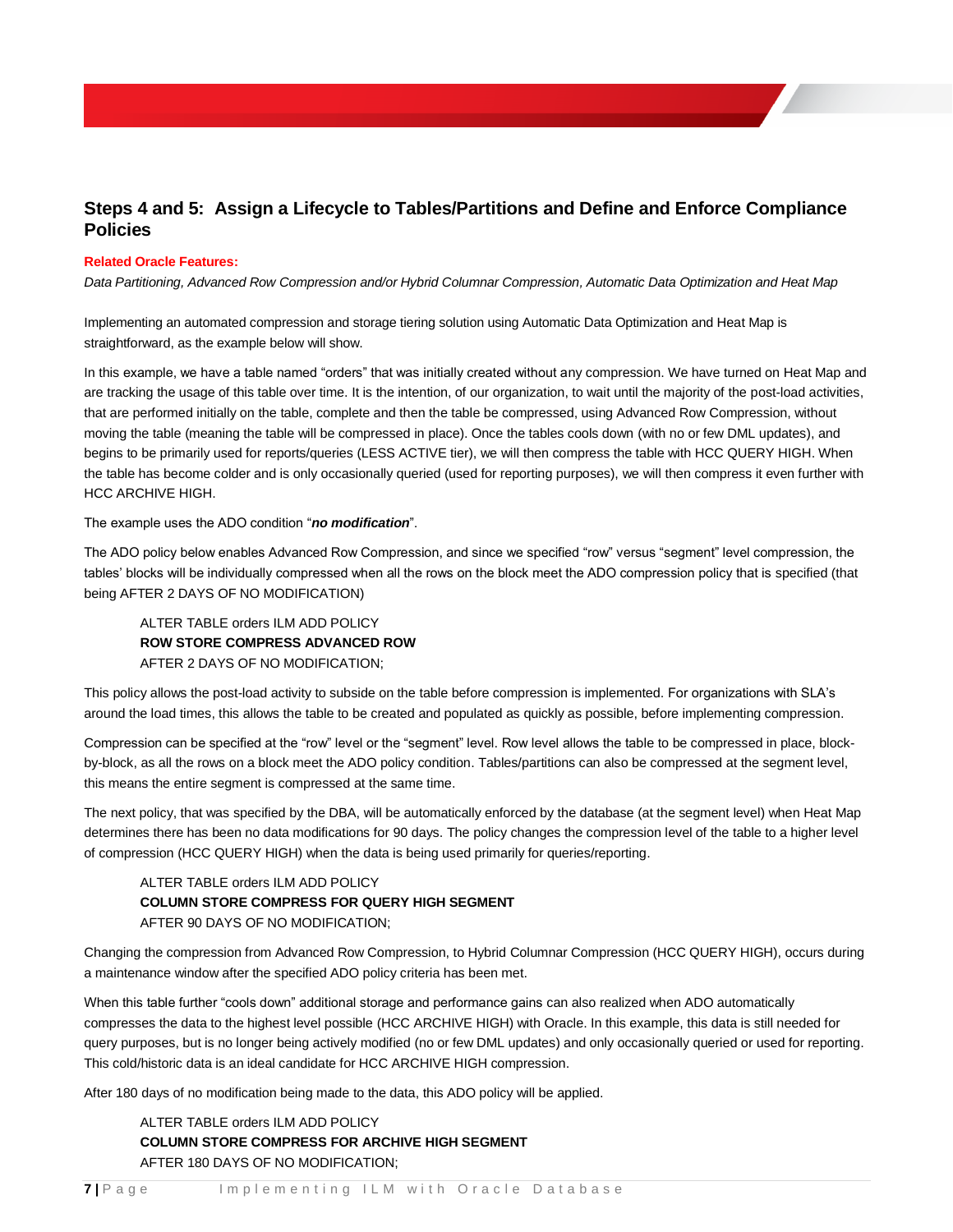With the final ADO compression tiering policy criteria being satisfied, the data is now compressed to the HCC ARCHIVE HIGH level and could be moved to lower cost storage (Tier 2). This allows active data to remain on higher performance tiers (ACTIVE tier) and allows the historic data, which remains online, to still be accessed by applications as needed and ensures a smaller footprint for the historic data (LESS ACTIVE tier).

This example uses the "best practice" approach of compressing using both Advanced Row Compression and Hybrid Columnar Compression. Advanced Row Compression (as well as Heat Map and ADO) are features of Advanced Compression. While HCC does not require Advanced Compression, it does have other requirements<sup>2</sup>, pleas[e see here](https://www.oracle.com/ocom/groups/public/@otn/documents/webcontent/200703.pdf) for the Oracle HCC White Paper. While compression tiering best practice does include the use of HCC, if an organization does not have access to HCC, then they would use only Advanced Row Compression in their ADO policies.

ADO-based storage tiering (Tier To) is not based upon the ADO condition clause (i.e. after "x" days of NO MODIFICATION) as is compression tiering and instead, is based upon tablespace space pressure. The justification for making storage tiering dependent on "space pressure" is exactly as you might imagine, the belief that users will want to keep as much data as possible on their high performance (and most expensive) storage tier, and not move data to a lower performance storage tier until it is absolutely required. The exception to the storage pressure requirement are storage tiering policies with the 'READ ONLY' option, these are triggered by a heat-map based condition clause.

The value for the ADO parameter TBS\_PERCENT\_USED specifies the percentage of the tablespace quota when a tablespace is considered full. The value for TBS\_PERCENT\_FREE specifies the targeted free percentage for the tablespace. When the percentage of the tablespace quota reaches the value of TBS\_PERCENT\_USED, ADO begins to move segments so that percent free of the tablespace quota approaches the value of TBS\_PERCENT\_FREE. This action by ADO is a best effort and not a quarantee.

You can set ILM ADO parameters with the CUSTOMIZE\_ILM procedure in the DBMS\_ILM\_ADMIN PL/SQL package, for example:

BEGIN DBMS\_ILM\_ADMIN.CUSTOMIZE\_ILM(DBMS\_ILM\_ADMIN.TBS\_PERCENT\_USED,85): DBMS\_ILM\_ADMIN.CUSTOMIZE\_ILM(DBMS\_ILM\_ADMIN.TBS\_PERCENT\_FREE,25): END;

In this example, when a tablespace reaches the fullness threshold (85%) defined by the user, the database will automatically move the coldest table/partition(s) in the tablespace to the target tablespace until the tablespace quota has at least 25 percent free. Of course this only applies to tables and partitions that have a "TIER TO" ADO policy defined (see example below). This frees up space on your tier 1 storage (ACTIVE tier) for the segments that would truly benefit from the performance while moving colder segments, that don't need Tier 1 performance, to lower cost Tier 2 storage (LESS ACTIVE/COLD Tier)

ALTER TABLE orders ILM ADD POLICY **TIER TO** lessactivetbs;

 $\overline{a}$ 

In this simple ILM example, Oracle Database automatically evaluated the ADO policies to determine when data was eligible to be moved to a higher compression level, and when data was eligible to be moved to a different tablespace. This ensures data accessibility and performance, while reducing the storage footprint even further – with no additional burden placed on database administrators or storage management staff.

# <span id="page-8-0"></span>Additional Features for Implementing ILM with Oracle Database

Oracle Database contains a rich set of features to enhance and optimize an Information Lifecycle Management (ILM) solution, including:

<sup>2</sup> *Note that Hybrid Columnar Compression is only available with Oracle Database on Exadata or with specific Oracle Storage.*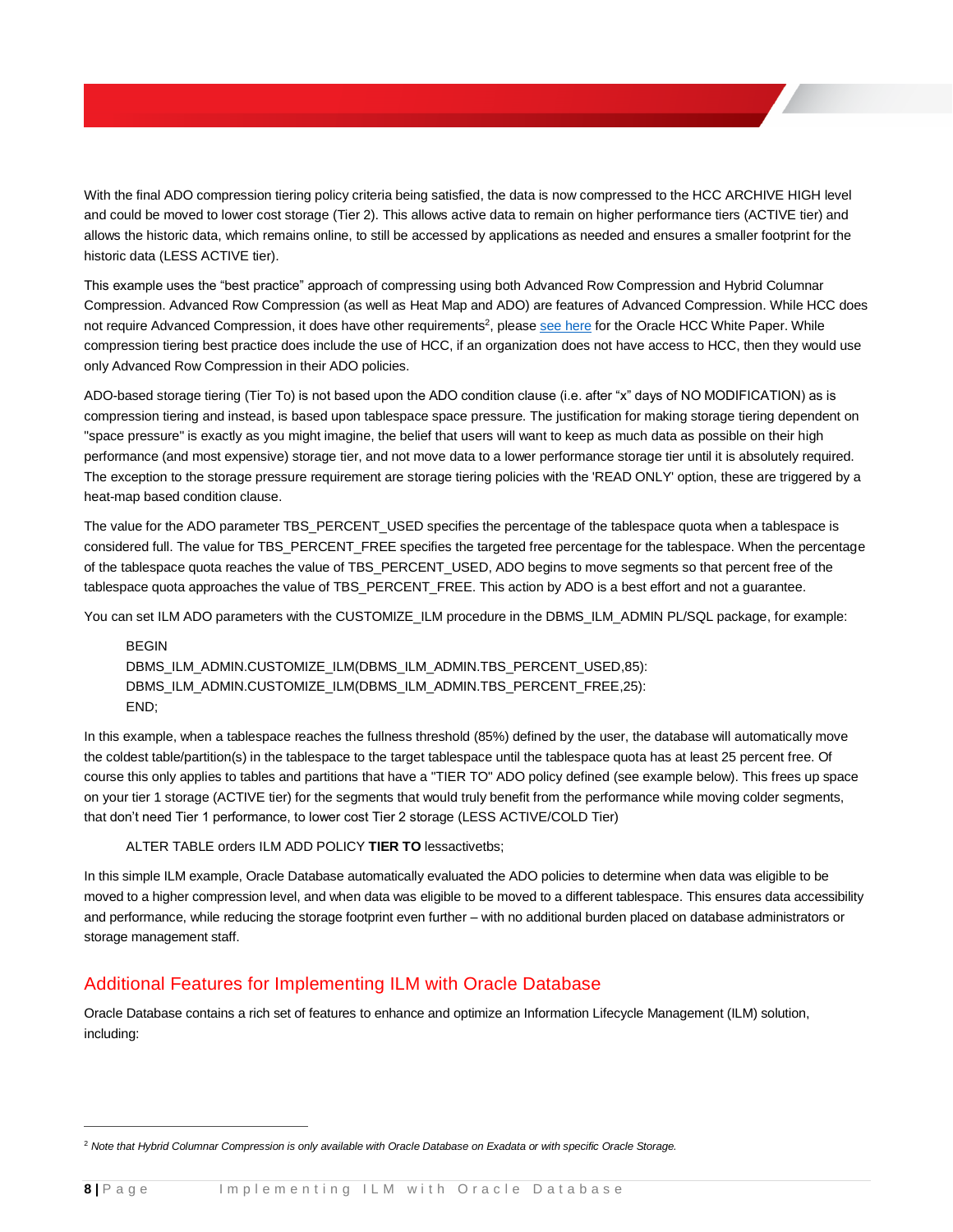#### **Direct NFS Client (dNFS)**

Standard NFS client software, provided by the operating system, is not optimized for Oracle Database file I/O access patterns. With Oracle Database 11*g* and later releases, organizations can configure Oracle Database to access NFS V3 (or V4 with Oracle Database 12*c*) NAS devices directly using Oracle Direct NFS Client, rather than using the operating system kernel NFS client. Oracle Database will access files stored on the NFS server directly through the integrated Direct NFS Client, eliminating the overhead imposed by the operating system kernel NFS. These files are also accessible via the operating system kernel NFS client thereby allowing seamless administration.

#### **CloneDB**

CloneDB allows the creation of databases using "copy on write" technology to quickly create database clones. CloneDB requires that each clone database use the Direct NFS Client and that a backup of the source database be available on Direct NFS Client-mounted storage. There must also be enough storage for that backup and for each database block that changes in each of the clone database(s). The time to create the clone is very quick because the source database's data is not copied to create the clone – only file header information is copied – and when creating multiple clones from a single source database the total storage required can be significantly less than with traditional full size database copies. This allows the organization to easily keep development, test and QA databases available and in sync quickly while using significantly less storage.

#### **SecureFiles**

SecureFiles is designed to deliver high performance for files stored in Oracle Database, comparable to that of traditional file systems, while retaining the advantages of Oracle Database. SecureFiles was first introduced in Oracle Database 11*g*, and enables a major paradigm shift for storing and managing files. Traditionally, relational data is stored in a database while unstructured data is stored as files in file systems; with SecureFiles, you can store relational and file data together in Oracle Database and deliver high performance while also implementing a unified security model, a unified backup and recovery infrastructure, and enabling all the other features of Oracle Database for both structured and unstructured data. See also Database File System below.

#### **Database File System (DBFS)**

Database File System (DBFS) implements a standard file system interface for files stored in Oracle Database. With this interface, storing files in the database is no longer limited to programs specifically written to use BLOB and CLOB programmatic interfaces - files in the database can now be transparently accessed using any operating system (OS) program that acts on files. DBFS makes it easy to store all your files in your database.

#### **In-Database Archiving**

In-Database Archiving allows applications to archive rows within tables by marking them as inactive. This feature can meet compliance requirements for data retention while hiding archived data from current application usage. Archived rows can be displayed using SQL statements that specifically make them visible, and the rows can be re-activated if needed because they still reside in the original table. These archived rows can also be compressed to reduce their storage usage and can be incorporated into an ILM strategy at the segment level.